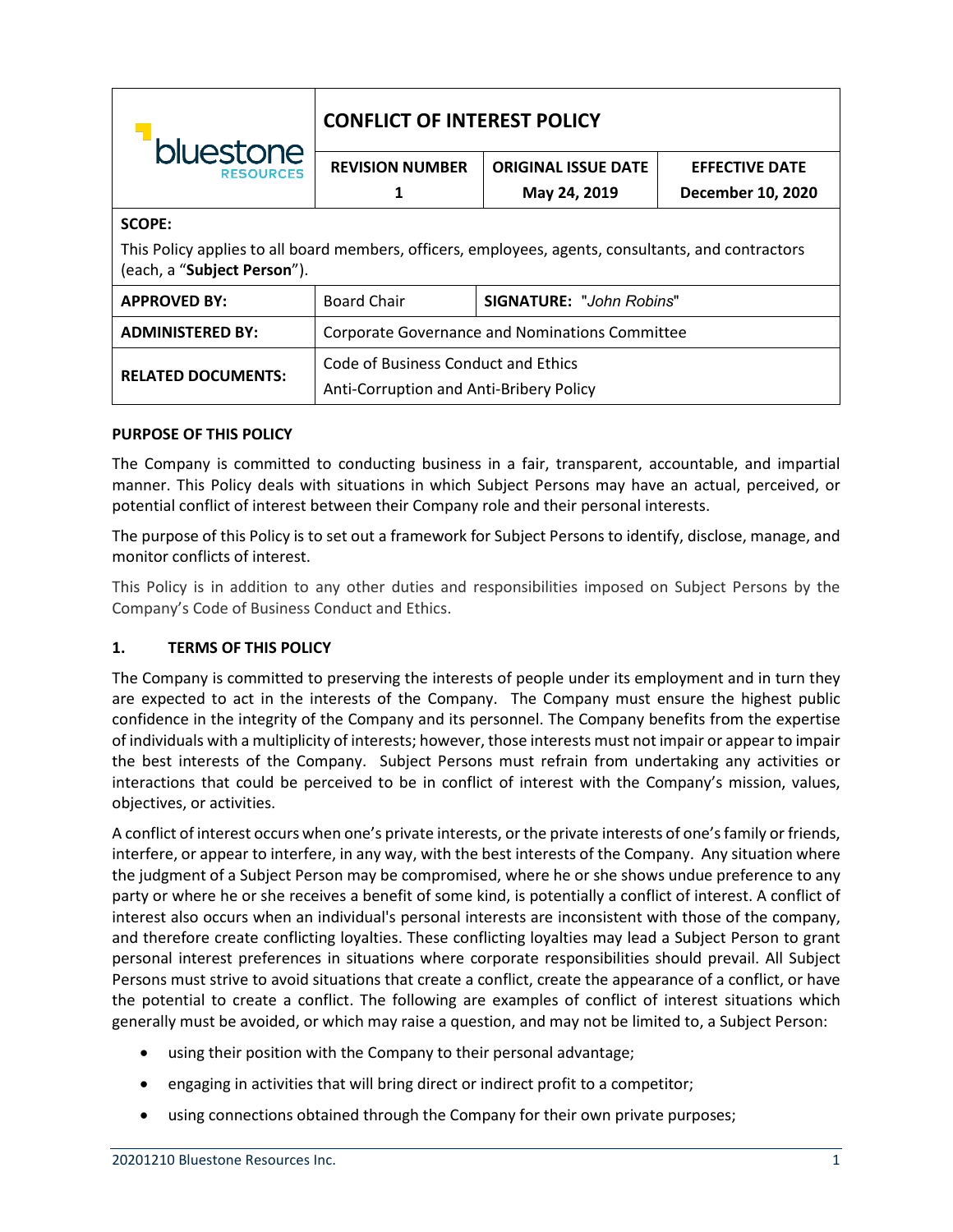- hiring relatives or friends;
- purchasing from or selling of land and property to the Company;
- using Company equipment or means to support an external business;
- acting as an employee, officer or director of, or a consultant to, a competitor or potential competitor of the Company;
- having a financial interest in or loan from a business which is a joint venture partner, option or optionee, competitor, customer or supplier of the Company, or which otherwise does business with the Company (a non-material investment in the securities of a publicly traded company normally would not be considered to present a conflict of interest);
- giving excessive gifts, attention, or loyalty to government officials or persons of influence;
- engaging in professional, governmental, and other political activities;
- associating on a personal level with government officials or persons of influence; and
- placing of Company business with any other company that is directly or beneficially owned or controlled by a Subject Person, or by members of a Subject Person's family or friends.

In general, Subject Persons are advised to refrain from letting personal and/or financial interests and external activities come into opposition with the Company's fundamental interests.

A conflict of interest may affect a Subject Person's judgement as to what is in the Company's interest or what may lead to a bias in their decision making. It is not always possible to avoid a conflict of interest, and is not necessarily unethical or wrong; therefore, it is important that any actual, perceived, or potential conflict of interest is identified, disclosed, and effectively managed (including avoided if possible).

The possibility that a conflict of interest may occur can be addressed and resolved before any actual damage is done. When a Subject Person understands or suspects that a conflict of interest exists, they must fully disclose to their supervisor or, in the case of a director, the Chair of the Corporate Governance Committee (the "**Supervisor**") all circumstances that could be perceived as a conflict of interest between the Company and the Subject Person or members of the Subject Person's family or friends. Full disclosure enables the Company to resolve unclear situations and to ethically handle conflicts of interest before any difficulty can arise. To the extent a conflict of interest cannot be avoided in a reasonable fashion, then appropriate procedures will be put in place to ensure that there is full disclosure and to minimize the involvement of the conflicted individuals in the relationship giving rise to the conflict.

The responsibility of resolving a conflict of interest starts with the immediate Supervisor and may reach senior management or the board of directors who will have the responsibility of the final decision when a solution cannot be found. All conflicts of interest will be resolved as fairly as possible.

# **2. ADHERENCE TO THIS POLICY AND DISCIPLINARY ACTION**

All Subject Persons have a responsibility to understand and adhere to this Policy. In cases where a conflict of interest is deliberately concealed or when a solution cannot be found, disciplinary action may be invoked up to and including termination.

### **3. REQUIREMENT TO DISCLOSE AND REPORT**

All Subject Persons must annually disclose any actual, perceived, or potential conflict of interest using the live "Conflict of Interest Declaration" form found on the Company's SharePoint site (or Schedule "**A**" to this Policy), and at any other time when they have an actual, perceived, or potential conflict of interest, or a resolution to a conflict of interest.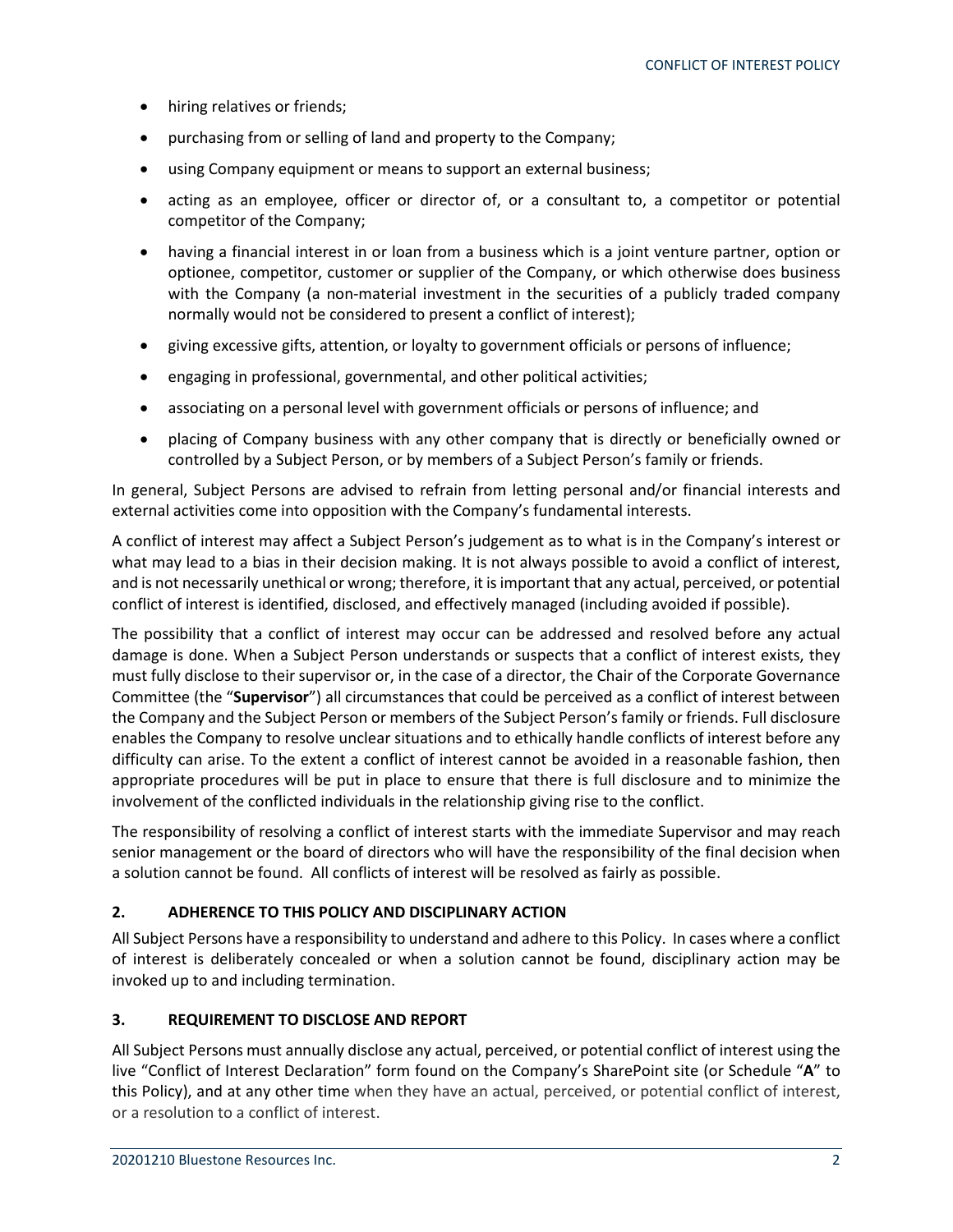Subject Persons have a duty to report suspected violations of the Policy to the suspected Subject Person's Supervisor in confidentiality.

This Policy cannot endeavour to conceive of all potential situations of conflict of interest and therefore relies on Subject Persons to monitor their own actions and seek guidance and direction from their Supervisor.

### **4. POLICY REVIEW**

The Company will review this Policy annually to ensure that it is achieving its purpose. Based on the results of the review, the Policy may be revised accordingly.